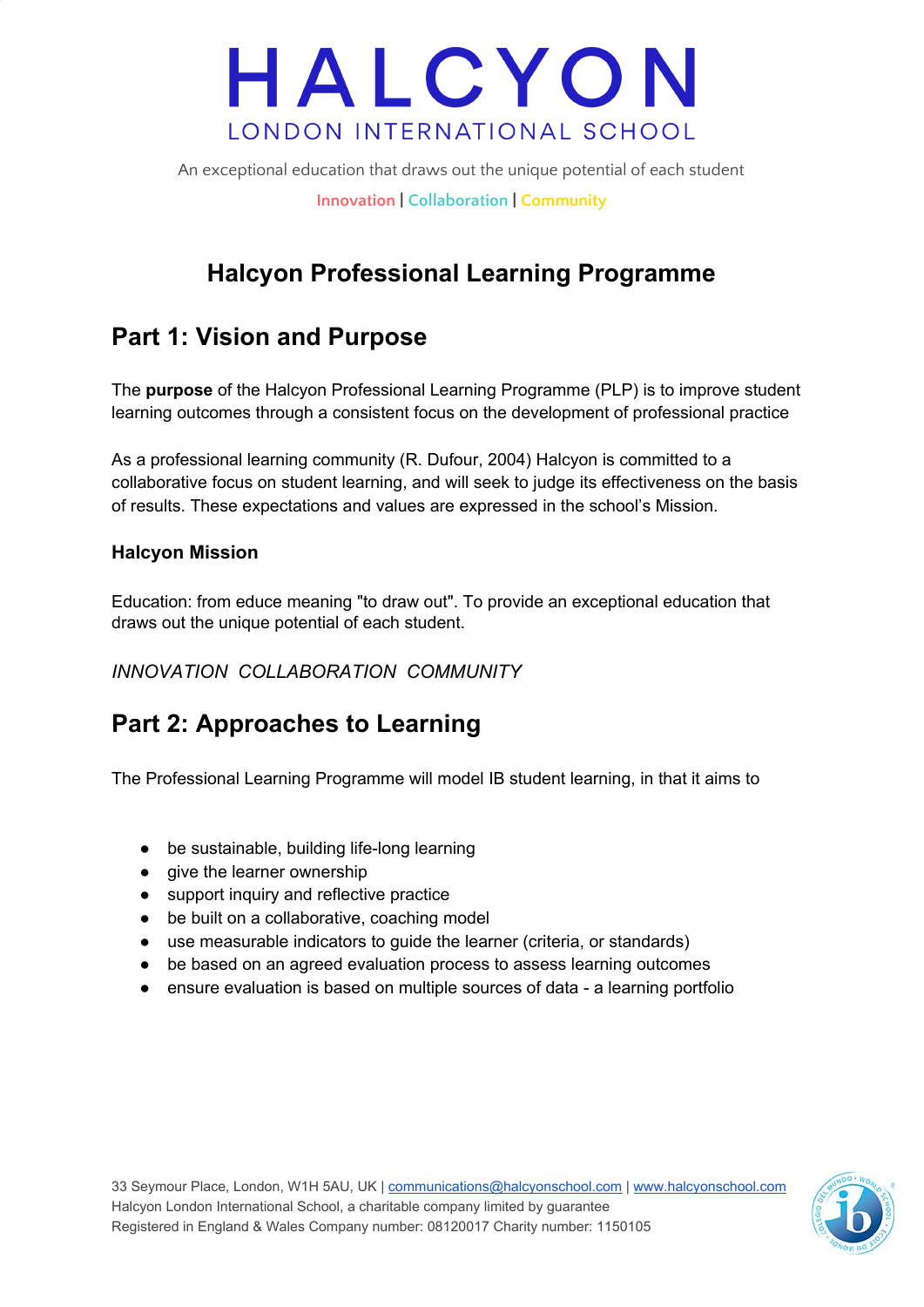An exceptional education that draws out the unique potential of each student

**Innovation | Collaboration | Community**

#### **A. Portfolio Learning**

Evaluation for all learners at Halcyon is based upon a portfolio, evidencing learning against agreed learning goals/outcomes. The student portfolio and staff portfolio differ only in that the artifacts and evidence address different learning; however, the process is the same:



#### **B. The Professional Portfolio**

The preparation of a professional portfolio should model the interactions of an effective professional learning community. This intends and allows staff to

- support and evidence professional learning
- support and evidence professional evaluation
- collaborate in the sustained improvement of learning
- facilitate effective, sustainable professional goal-setting
- utilise Halcyon Teaching Standards or Administrative Standards to support professional growth
- engage in effective coaching conversations

The professional portfolio belongs to the individual and is to support their learning. In addition, and as a member of our professional community, each staff member should

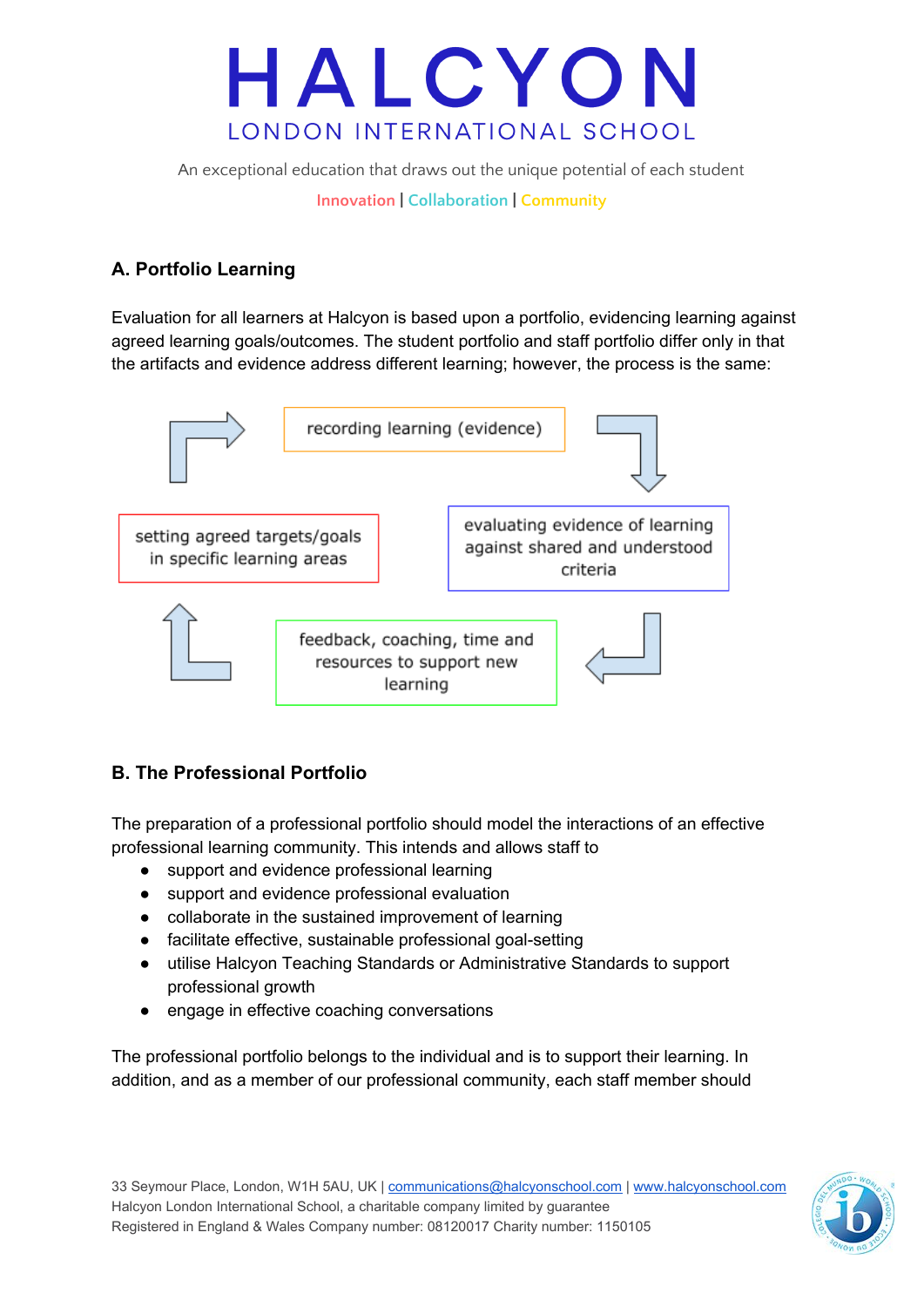An exceptional education that draws out the unique potential of each student

**Innovation | Collaboration | Community**

- be available to showcase elements of their portfolio to share and support colleagues' learning
- use the portfolio to record professional learning opportunities provided by the school
- use allocated time provided by the school to develop the portfolio
- ensure that the portfolio addresses Halcyon's Teaching Standards or Administrative Standards, providing evidence to support an effective and purposeful evaluation process
- expect that requests for professional learning will emerge from the evidence of activities contained in the portfolio

### **C. Halcyon Standards - for [Teachers](https://drive.google.com/a/halcyonschool.com/file/d/0B3lvVanKfB8IU3V5QnU1WlZBUjA/view?usp=sharing) and [Administrators](https://drive.google.com/a/halcyonschool.com/file/d/0B3lvVanKfB8IVHFZRzloc0o5a28/view?usp=sharing)**

Halcyon Standards mirror IB criteria. They frame a range of skills and competencies that the learner wishes to acquire, or improve, or has mastered. It is a learning ladder, and can be used to reference a learning journey, as evidenced through the portfolio.

The PLP aims to use Halcyon Standards to provide a framework for learning, evaluation, and the identification of new learning goals. The Standards are within the framework of each learner's professional portfolio.

### **D. Evaluation**

'The goal of evaluation should be to identify our strengths and weaknesses so that professional development can be targeted appropriately to improve student outcomes.' (ASCD, 2013).

Professional evaluation is how we learn from each other, support each other and build professional expertise through our community. It allows colleagues to share their practice and ask for guidance; it opens professional learning conversations and supports each of us as we strive to improve our practice; and it builds strong professional relationships, based on a shared desire to improve student learning.

Professional evaluation at Halcyon aims to improve student learning by a consistent and sustainable focus to improve professional practice. All learners are evaluated against criteria - students, teachers and administrators.

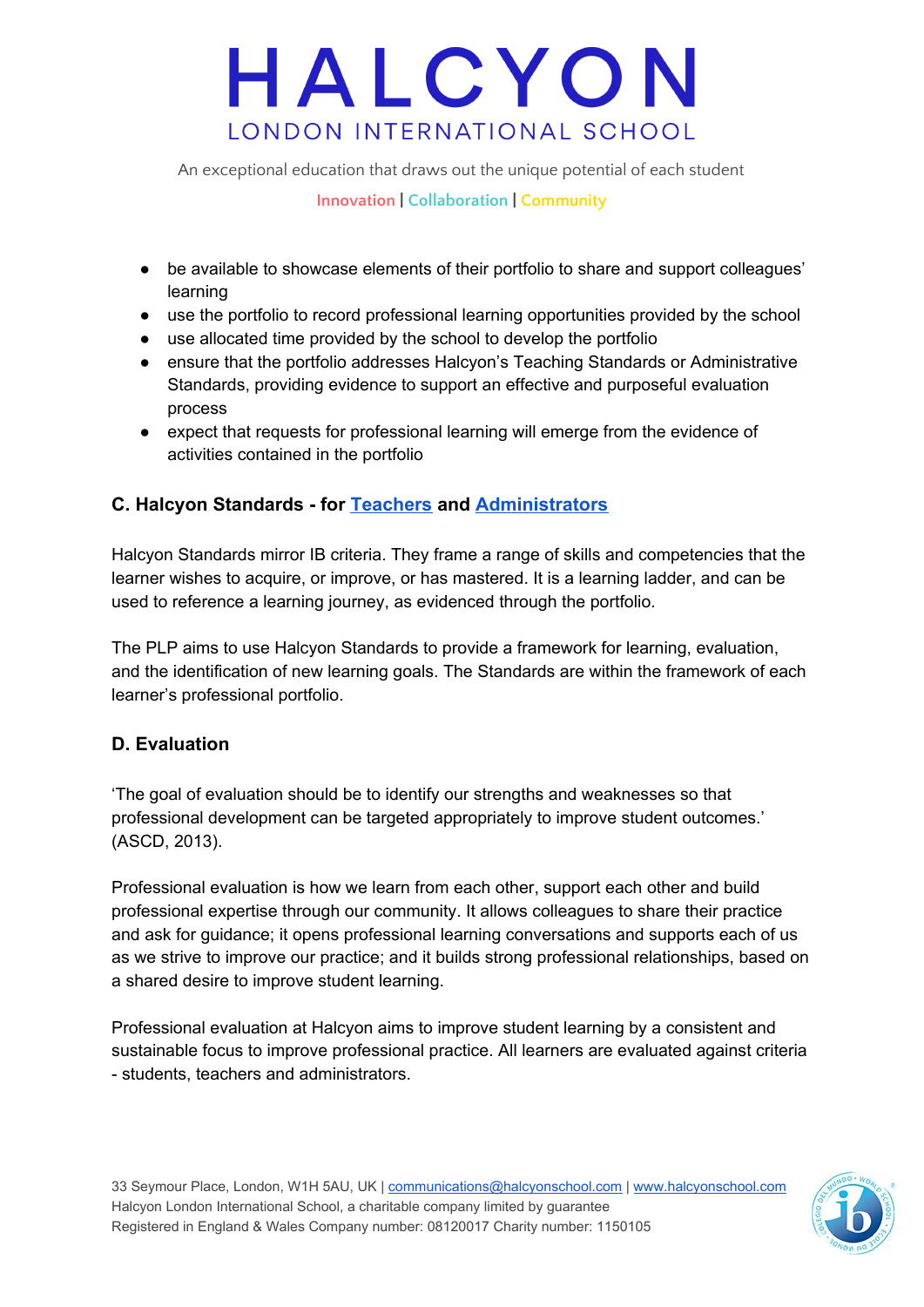An exceptional education that draws out the unique potential of each student

**Innovation | Collaboration | Community**

Evaluation must

- be based on multiple sources of evidence
- be a process of many interactions rather than a single event
- be collaborative, coaching conversations
- be directed at improving practice
- aim to improve learning, for the teacher and students.

#### **E. A focus on results**

The PLP should always produce clear, sustainable outcomes. There should be planning signposts agreed, and agreed evidence for learning - artifacts that demonstrate the meeting of goals. Support - coaching, resources, time - should be clearly outlined, to ensure that learners have the opportunity to be challenged and successful. This should all be evidenced in the professional portfolio - evidence that underpins a cycle of professional learning.

### **Part 3: Process**

#### **A. Professional Portfolio**

All staff members will be supported in the creation of an individual online portfolio. Artifacts in the portfolio will be drawn from across each individual's professional practice, and maybe from outside of school (such as university programmes). There will also be evidence from professional learning opportunities at Halcyon, which can be facilitated in many ways, and broadly by in-school, professional workshops; professional development training; peer-coaching opportunities (classroom or workplace visits, collaborative planning time, learning teams); and external professional learning days.

The professional portfolio

- is online, password-protected and only accessed by the individual
- has core elements that are common to every staff member (such as Halcyon Standards, and a record of professional training) and flexible sections that can be adapted to meet each individual's learning goals, aspirations, needs etc.
- is confidential, in that the individual controls access and is not obliged to share any elements in the portfolio

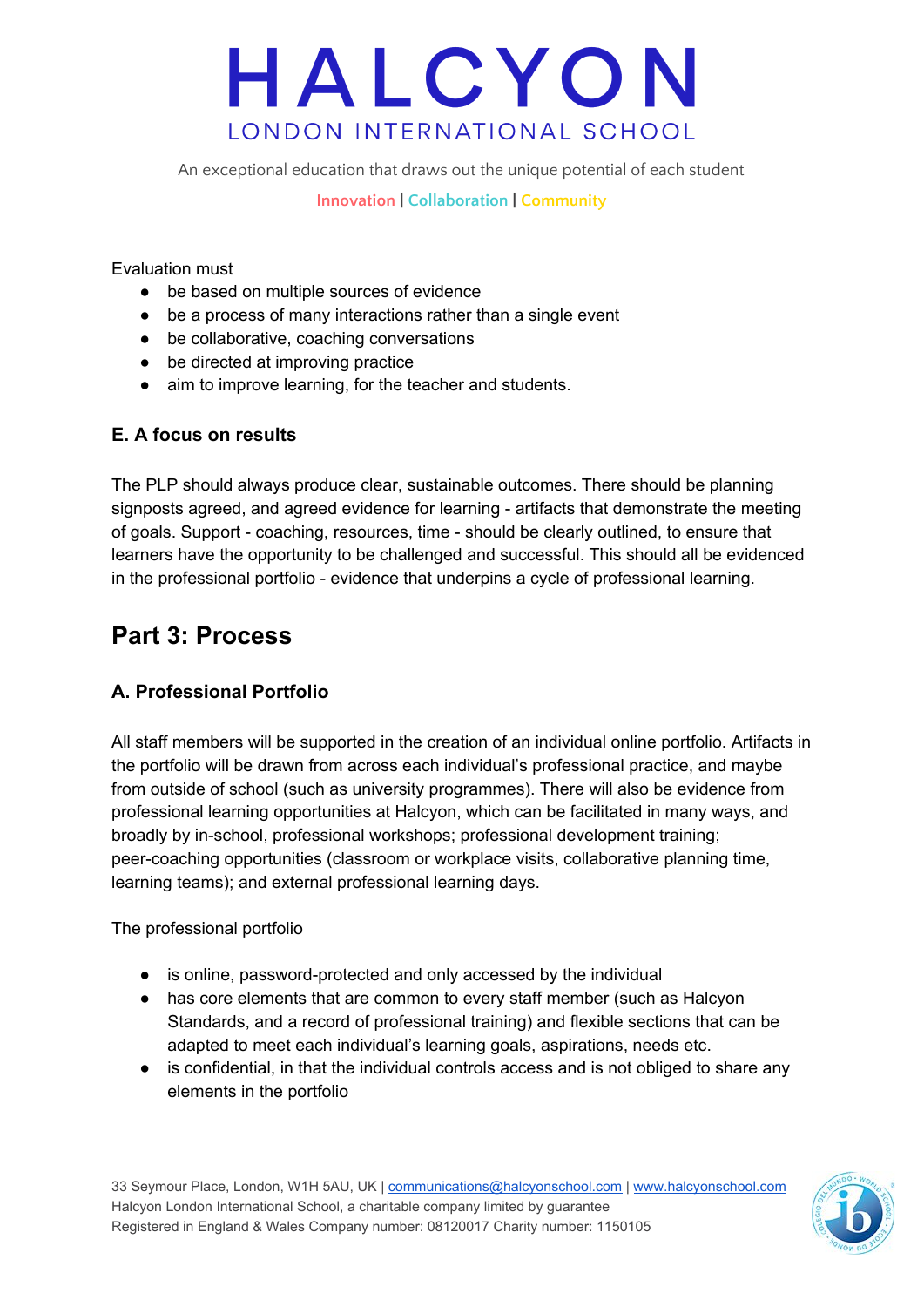An exceptional education that draws out the unique potential of each student

#### **Innovation | Collaboration | Community**

● provides each staff member with a place to record the 'multiple sources of evidence' to support and evidence both their learning journey and the requirements of professional evaluation. These sources of evidence might include (in no particular order of importance):

For Teachers:

- $\triangleright$  student work
- $\triangleright$  lesson or unit plans (Google Classroom and ManageBac)
- $\triangleright$  planning or development materials (agendas, minutes, strategic plans)
- $\triangleright$  classroom materials (resources, apps, planned student activities)
- $\triangleright$  student grades, or other records of achievement
- $\triangleright$  examiner feedback, for example for moderated assignments
- $\triangleright$  student videos
- $\ge$  student audio files
- $\triangleright$  students presentations
- $\triangleright$  lesson observations, or lesson video
- $\geq$  team-teaching records
- $\triangleright$  evidence of workplace collaboration
- $\triangleright$  feedback from colleagues, students or parents
- $\triangleright$  reflections
- $\triangleright$  target setting and results
- $\triangleright$  coaching conversations and results
- $\triangleright$  professional training, certificates, awards
- $\triangleright$  professional presentations (at conferences, workshops, etc)
- $\triangleright$  professional writing (for example, for MA studies)
- $\triangleright$  professional publications
- $\triangleright$  professional emails, letters, etc
- $\triangleright$  professional learning articles, online resources
- $\triangleright$  professional reading
- $\triangleright$  professional training, or in-service presentations
- $\geq$  blogs, or other online professional presence
- $\triangleright$  personal references, recommendations, commendations
- $\triangleright$  engagement with school initiatives/development, for example collaborating in specific PLCs, policy writing, leading learning initiatives
- $\triangleright$  external (non-Halcyon) learning that might be relevant to professional growth or support a better understanding of an individual's personal learning journey

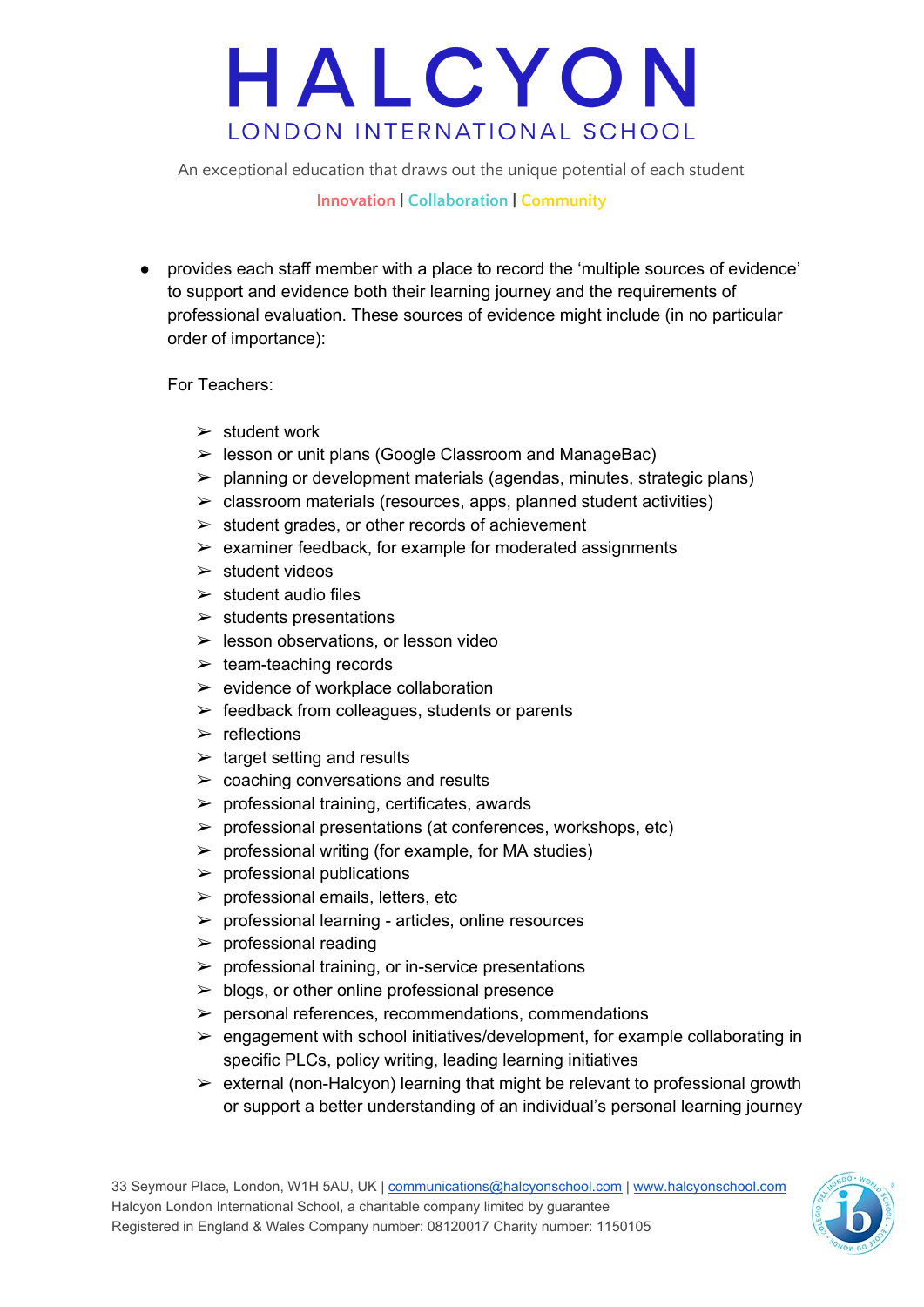An exceptional education that draws out the unique potential of each student

#### **Innovation | Collaboration | Community**

For Administrators:

- $\triangleright$  completed projects
- $\triangleright$  project planning, proposals, ideas, reports
- $\triangleright$  planning or development materials (agendas, minutes, strategic plans)
- $\triangleright$  project materials (resources, planned activities, online activity)
- $\triangleright$  feedback from colleagues, students, parents
- $\triangleright$  school systems materials (e.g. iSAMs, ManageBac, G-Suite)
- $\triangleright$  videos
- $\geq$  audio files
- $\triangleright$  presentations
- $\triangleright$  evidence of workplace collaboration: collaborative planning records, resources, activities
- $\triangleright$  reflections
- $\ge$  target setting and results
- $\geq$  coaching conversations and results
- $\triangleright$  professional training, certificates, awards
- $\triangleright$  professional presentations (at conferences, workshops, etc)
- $\triangleright$  professional writing (for example, for MA studies)
- $\triangleright$  professional publications
- $\blacktriangleright$  professional emails, letters, etc
- $\triangleright$  professional learning articles, online resources
- $\triangleright$  professional reading
- $\triangleright$  professional training, or in-service presentations
- $\triangleright$  blogs, or other online professional presence
- $\triangleright$  personal references, recommendations, commendations
- $\triangleright$  engagement with school initiatives/development, for example collaborating in specific PLCs, policy writing, leading administrative learning initiatives
- $\triangleright$  external (non-Halcyon) learning that might be relevant to professional growth or support a better understanding of an individual's personal learning journey
- is hosted by the school, which has 'global' ownership of the website. This arrangement means that staff can evidence student work or work-related emails, confident that these are under the umbrella of Halcyon's data protection commitment.
- is transferable, should a colleague wish to maintain this record after leaving Halcyon. This transfer would be contingent on meeting data protection law.

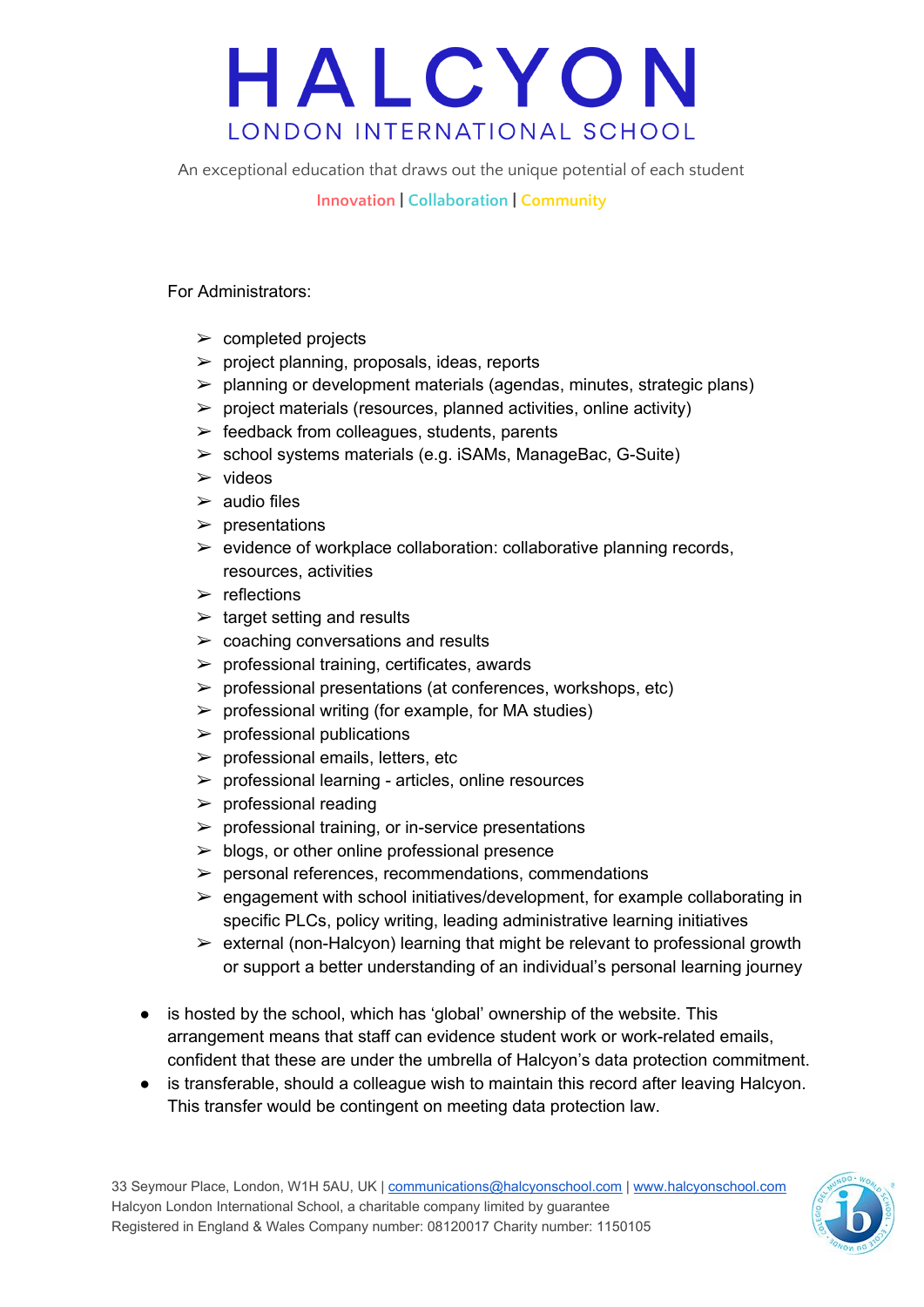An exceptional education that draws out the unique potential of each student

**Innovation | Collaboration | Community**

The suggested evidence for the portfolio should not be seen as prescriptive: it is to suggest approaches and ideas and, hopefully, outlines the many possibilities colleagues have to evidence their professional learning.

#### **B. Professional Evaluation**

#### **I. Professional Expectations**

As a team, we are all responsible for student learning and for the wellbeing of our community; as individuals, we are each responsible for the learning impact in the classroom and for the wellbeing of each student. Our school policies guide and support us, and provide accountability.

The PLP is about the learning process as much as it is about acquiring new skills, and should meet our institutional and individual commitment to innovation. Our shared professional learning journey must have a starting point, and the school has certain expectations of all colleagues - shared understandings of what it means to be a member of our learning community. Therefore, the evaluation process will always seek to ensure that the following *minimal expectations are being met:*

- a commitment to Halcyon's mission: innovation, collaboration and community
- all Halcyon Standards standards at graduate (entry) level
- ISTE digital competencies at graduate (entry) level, including 'core' digital competencies (such as for teachers iTunesU, G-Suite, ManageBac, Apple Apps; for administrators iTunesU, G-Suite, ManageBac, iSAMS).
- a demonstrable, positive commitment to student wellbeing and safeguarding
- availability for professional learning
- effective implementation of school policies

Meeting these minimal expectations is necessary for the successful completion of the probationary period at Halcyon.

Beyond this, there is an expectation that colleagues will progress along the Halcyon Standards continuum, to become accomplished teachers/administrators in more than one domain of professional practice, and possibly a lead practitioner in one or more areas.

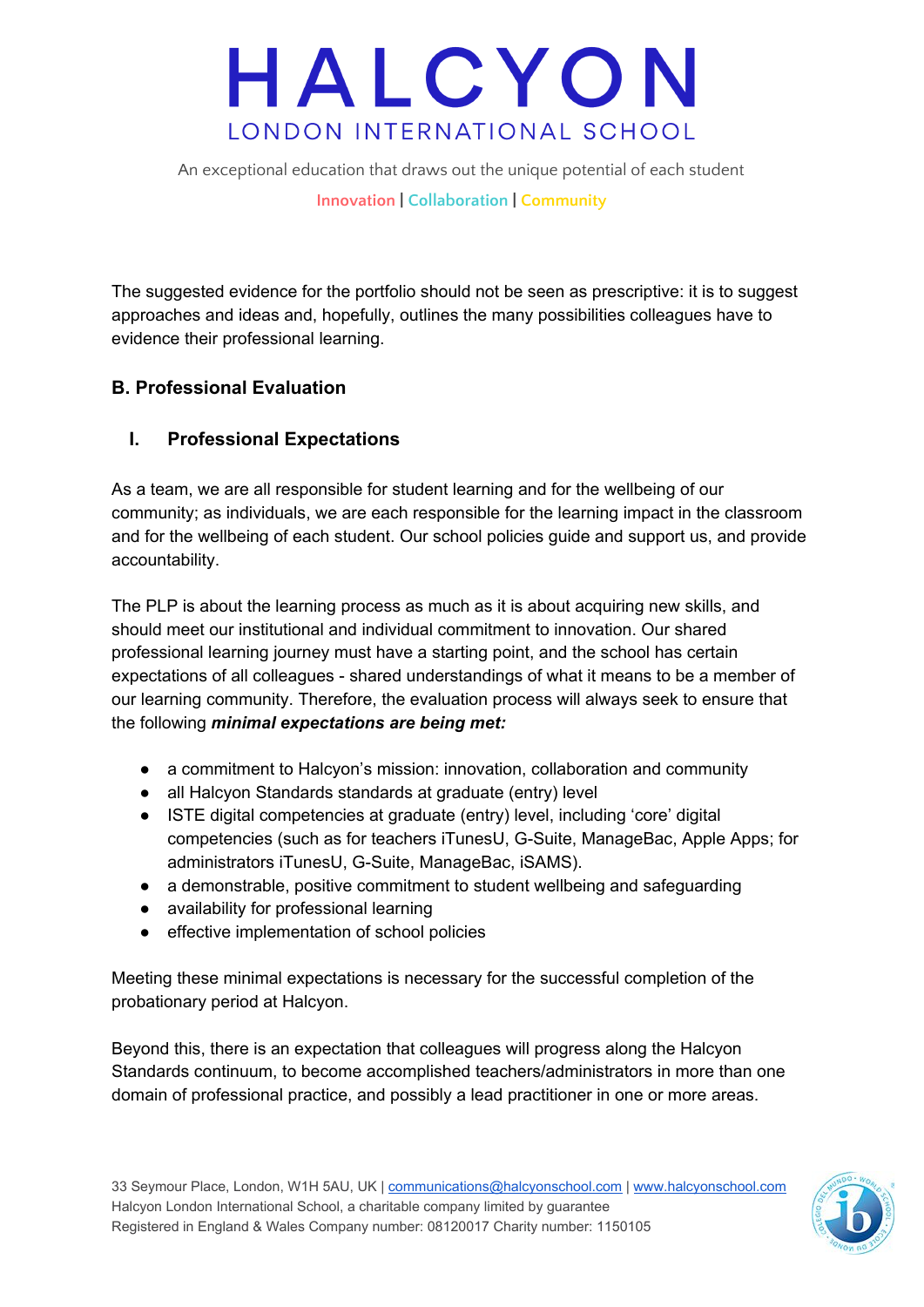An exceptional education that draws out the unique potential of each student

**Innovation | Collaboration | Community**

#### **II. Evaluation Process Goals**

The evaluation process seeks to affirm that

- a. all colleagues meet Halcyon's professional expectations
- b. all colleagues are taking purposeful steps to improve student learning
- c. all colleagues are positively engaged in their own professional learning

These three areas of professional practice should be evidenced through the professional portfolio.

#### **III. Evaluation Process - Step 1 (preparation)**

At the beginning of the school year, those colleagues who will be evaluated - which will always include staff new to Halcyon - will meet with the Director to agree a timeline for the evaluation. All evaluations will take place in the first six months of the school year, between September and February.

The timeline will agree dates and times for each subsequent step in the evaluation process; address any challenges in collecting data; and provide a forum for any questions or concerns about outcomes and professional expectations.

Each step of the evaluation will be recorded and shared between the evaluee and evaluator. When complete, this record will be stored on the colleague's portfolio and with the Human Resources Manager.

#### **IV. Evaluation Process - Step 2 (self-evaluation)**

To cover each of the three areas addressed by the evaluation, the evaluee will use their portfolio to complete a self-evaluation, provide supporting evidence, link observations and commentary. The purpose is to provide as many varied sources of information as necessary, drawn from the portfolio, to support a colleague in a learning conversation with the evaluator. This first meeting will allow a colleague to

a) outline strengths and accomplishments

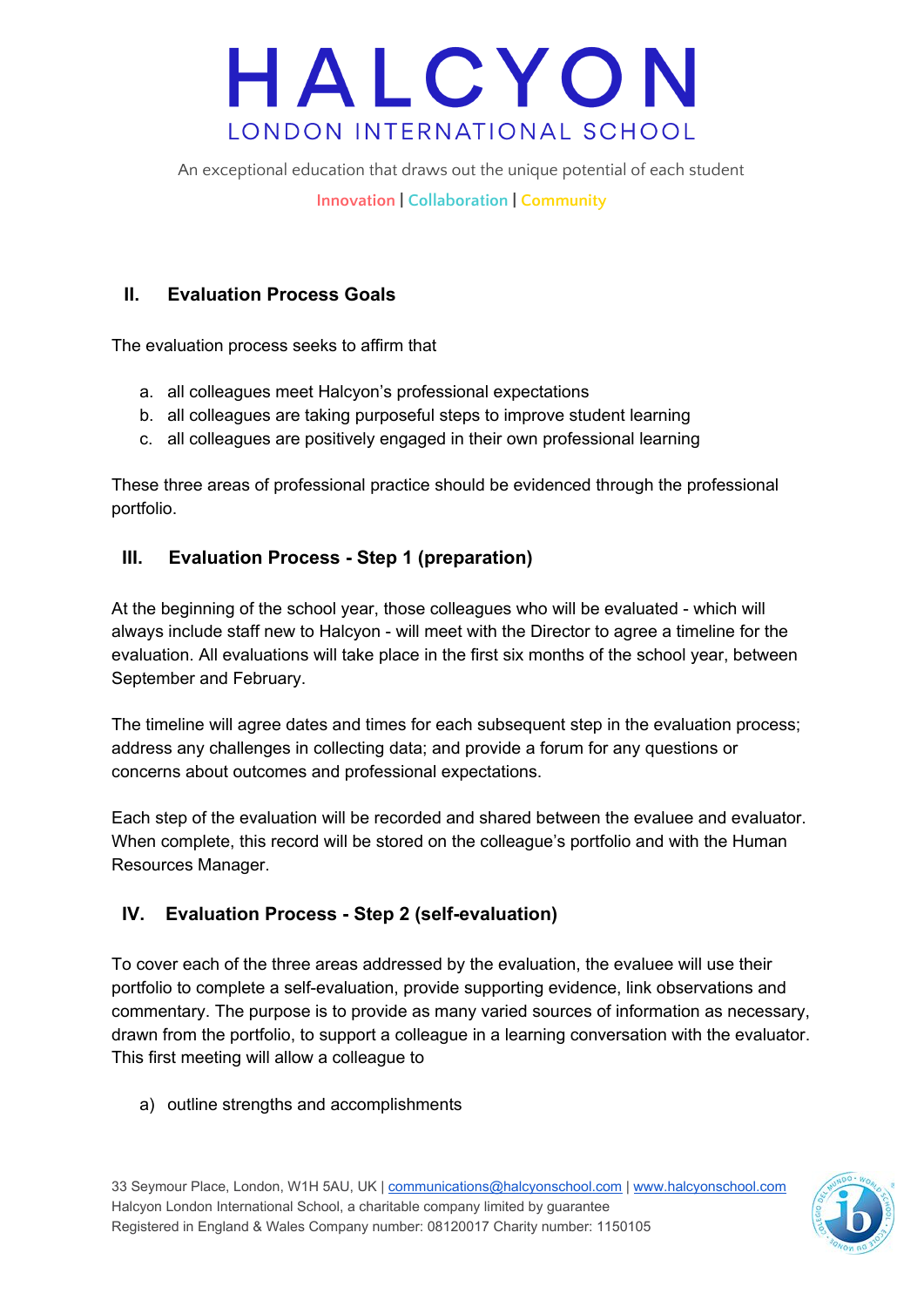An exceptional education that draws out the unique potential of each student

**Innovation | Collaboration | Community**

- b) review the self-evaluation of alignment with Halcyon Standards
- c) address areas of professional growth
- d) review improvements to student learning, and how this is evidenced
- e) explore targets for the coming year

With the evaluator, a **teacher** will

- f) identify a learning cycle a unit or workshop for a particular class for evaluation
- g) agree classroom observations to support 'f', above.
- h) record intended outcomes necessary to support step 3.

With the evaluator, an **administrator** will

- i) identify a learning cycle a project or task for evaluation
- j) Agree how this cycle, 'i' above, might best be observed and agree time, place, duration
- k) record intended outcomes necessary to support step 3.
- l) Prepare, with the evaluator, a 360 Evaluation to provide feedback from (as applicable) students, teachers, parents and administrators.

#### **V. Evaluation Process - Step 3 (evidencing learning)**

The **teacher** and evaluator will meet to review the identified learning cycle, and review ManageBac curriculum planning. The purpose is to review the intended learning and share an understanding of learning and teaching strategies. Supporting documents should be available to explore the intended impact of learning.

The **administrator** and evaluator will meet to review the identified learning cycle, and review the planning process. The purpose is to review the intended outcomes and share an understanding of the strategies in place to achieve these goals. Supporting documents should be available to explore the intended impact of the project/task.

#### **VI. Evaluation Process - Step 4 (observations)**

The evaluee and evaluator will agree at least two observation visits, usually at the beginning and end of the learning cycle, to evidence the learning and strategies outlined in Step 3. These visits will be at mutually agreed times.

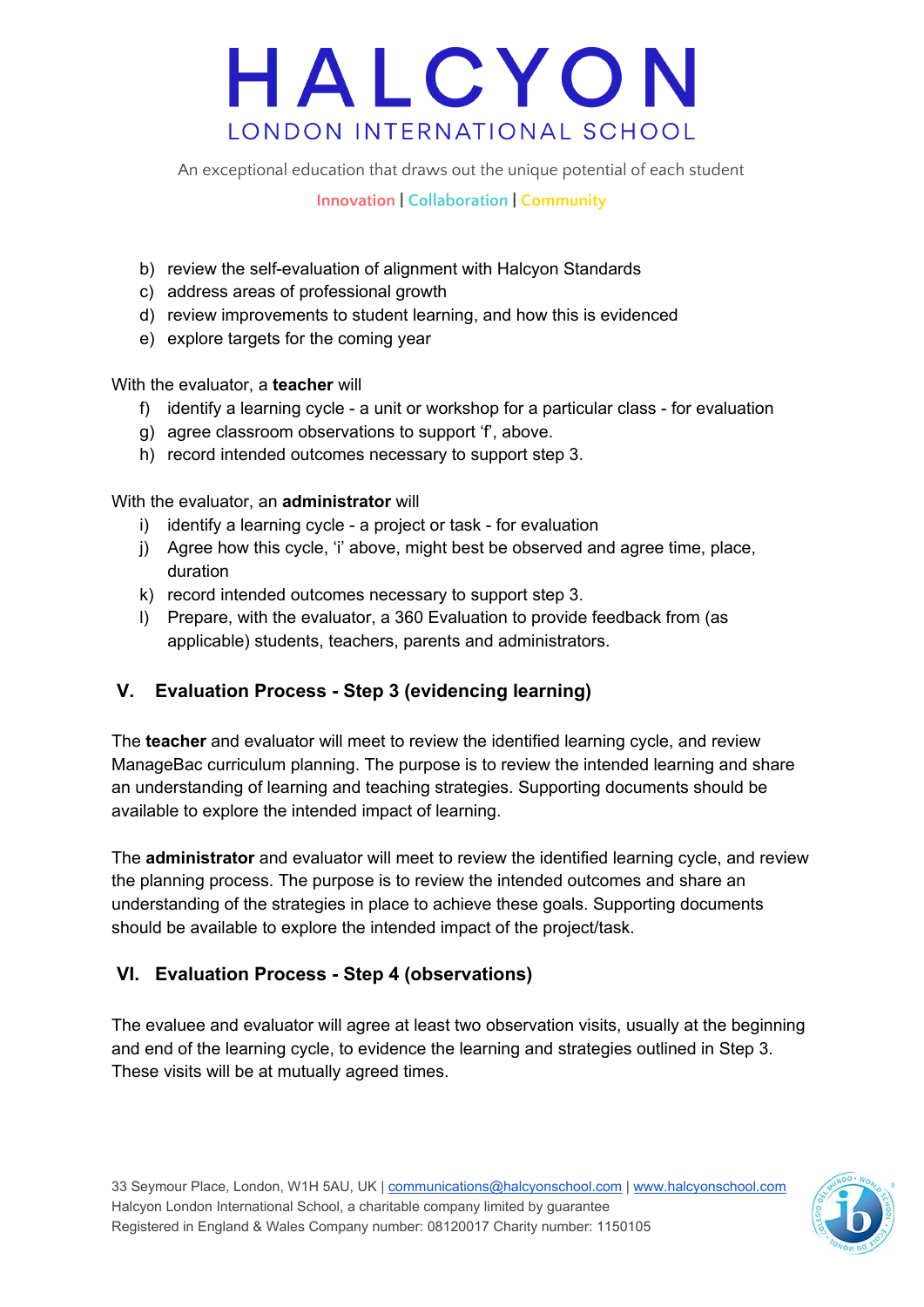An exceptional education that draws out the unique potential of each student

**Innovation | Collaboration | Community**

Both evaluator and evaluee will agree on the targets for the observation and will provide, independently, a written reflection of the experience.

**Administrators** will send out a 360 evaluation, and carry-out a self-assessment against the same.

#### **VII. Evaluation Process - Step 5 (review and target-setting)**

The final meeting allows the teacher/administrator and evaluator to review all the evidence available - from the portfolio, the observations, the 360 evaluation (administrators only) and student learning - and make a shared assessment of on-going professional learning. The review will ask

- a. does the teacher/administrator meet Halcyon's professional expectations?
- b. is the teacher/administrator making purposeful steps to improve student learning?
- c. how is the teacher/administrator engaged in their own learning professional learning?

The final part of the evaluation will identify key strengths and outline targets for on-going professional learning. The expectation is that colleagues will share their professional expertise, through workshops or peer-mentoring; equally, colleagues are expected to be diligent in addressing those areas of practice that would benefit from training.

Any necessary follow-up - to fulfil agreed targets, for example, or to offer expertise to support colleagues - will be outlined in the portfolio. Requests for professional training will be referenced.

Finally, **every evaluation intends to be successful in that it provides colleagues with new insights and tools to improve learning**, and this new learning should be celebrated and shared with colleagues.

The complete record of the evaluation, as evidenced in the portfolio, will be archived electronically and a hard-copy will be kept on file.